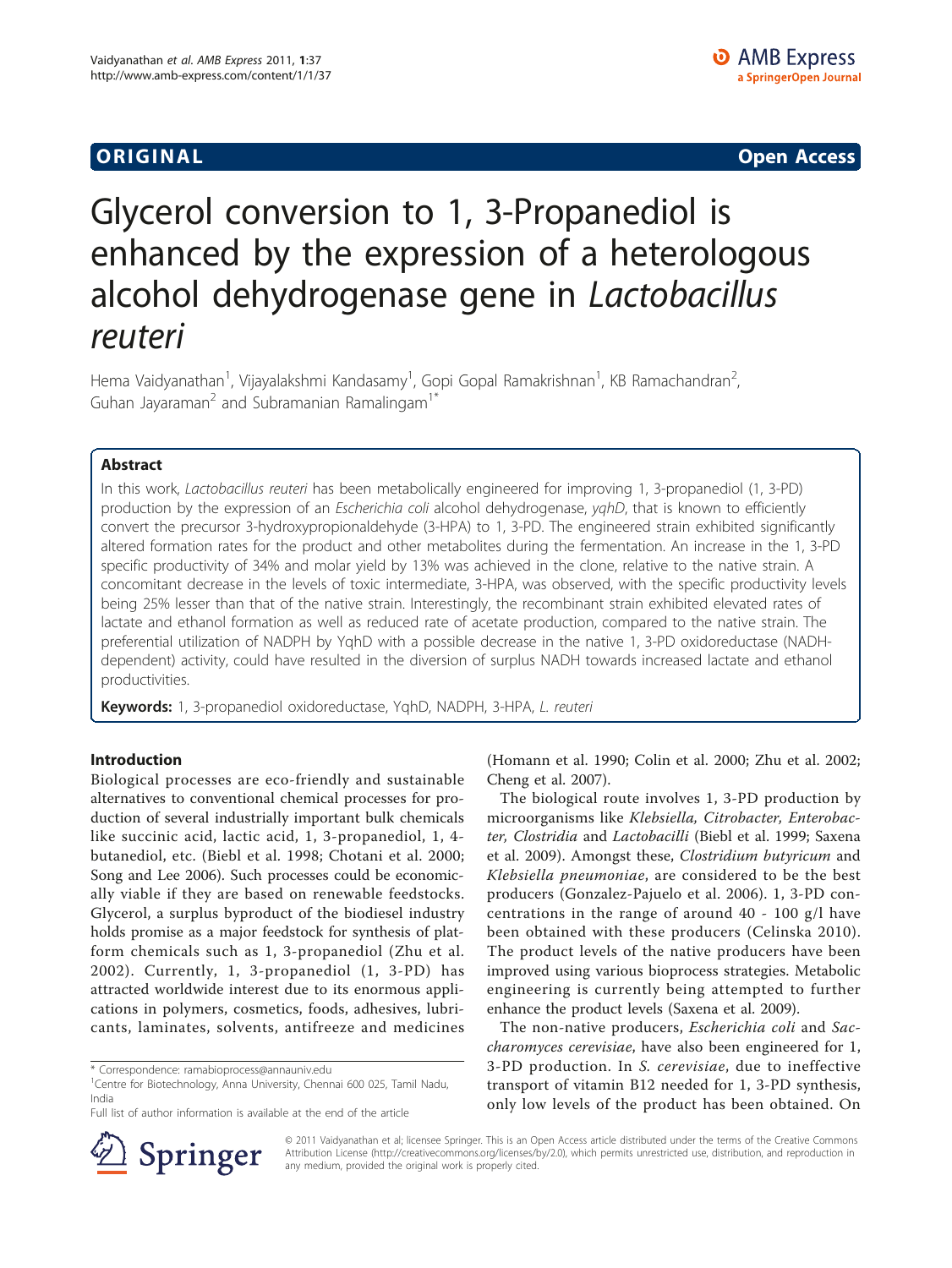the other hand, E. coli has been metabolically engineered by DuPont and Genencor International, Inc., to produce 1, 3-PD at a concentration of 135 g/l, ([Maer](#page-7-0)[voet et al. 2011](#page-7-0)) the highest reported so far in the industry. A major concern with the existing 1, 3-PD producers is that a majority of them are opportunistic pathogens, that are less suitable for niche applications in food, cosmetic and biomedical industries. In this context Lactobacillus reuteri, a GRAS (generally regarded as safe) organism, offers immense potential as a host for 1, 3-PD production.

Lactobacillus reuteri converts glycerol to 1, 3-PD in a two-step anaerobic process (Figure 1). In the first step, a cobalamin-dependent glycerol dehydratase catalyzes the conversion of glycerol to 3-hydroxypropionaldehyde (3- HPA). In the second step, 3-HPA is reduced to 1, 3-PD by a NADH-dependent oxidoreductase ([Talarico et al.](#page-7-0) [1990\)](#page-7-0). 1, 3-PD productivity of around 10-30 g/l has been achieved so far in native L. reuteri ([Baeza-Jimenez](#page-6-0) [et al. 2011](#page-6-0); [Tobajas et al. 2009](#page-7-0)).

The major bottleneck limiting 1, 3-PD production in L. reuteri is growth inhibition by secreted metabolites and toxic 3-HPA. These metabolites are produced to regenerate the cofactors such as NADH/NADPH. Therefore redirecting flux from these competing pathways towards product formation by balancing the redox potential would be a powerful metabolic engineering strategy. For instance, disruption of ethanol synthesis has been demonstrated to substantially improve flux through the 1, 3-PD biosynthetic pathway in  $K$ . pneumoniae ([Zhang et al. 2006\)](#page-7-0). Further, redirection of flux from central carbon metabolism towards 1, 3-PD synthesis should be complemented by adequate levels of enzymes and cofactors involved in the pathway.

In this work, we have expressed an E. coli alcohol dehydrogenase, yqhD, in L. reuteri, to increase 1, 3-PD productivity by improved conversion of 3-HPA. Further, the impact of the heterologously expressed yqhD on cell growth, 1, 3-PD production and byproduct formation has been analyzed.

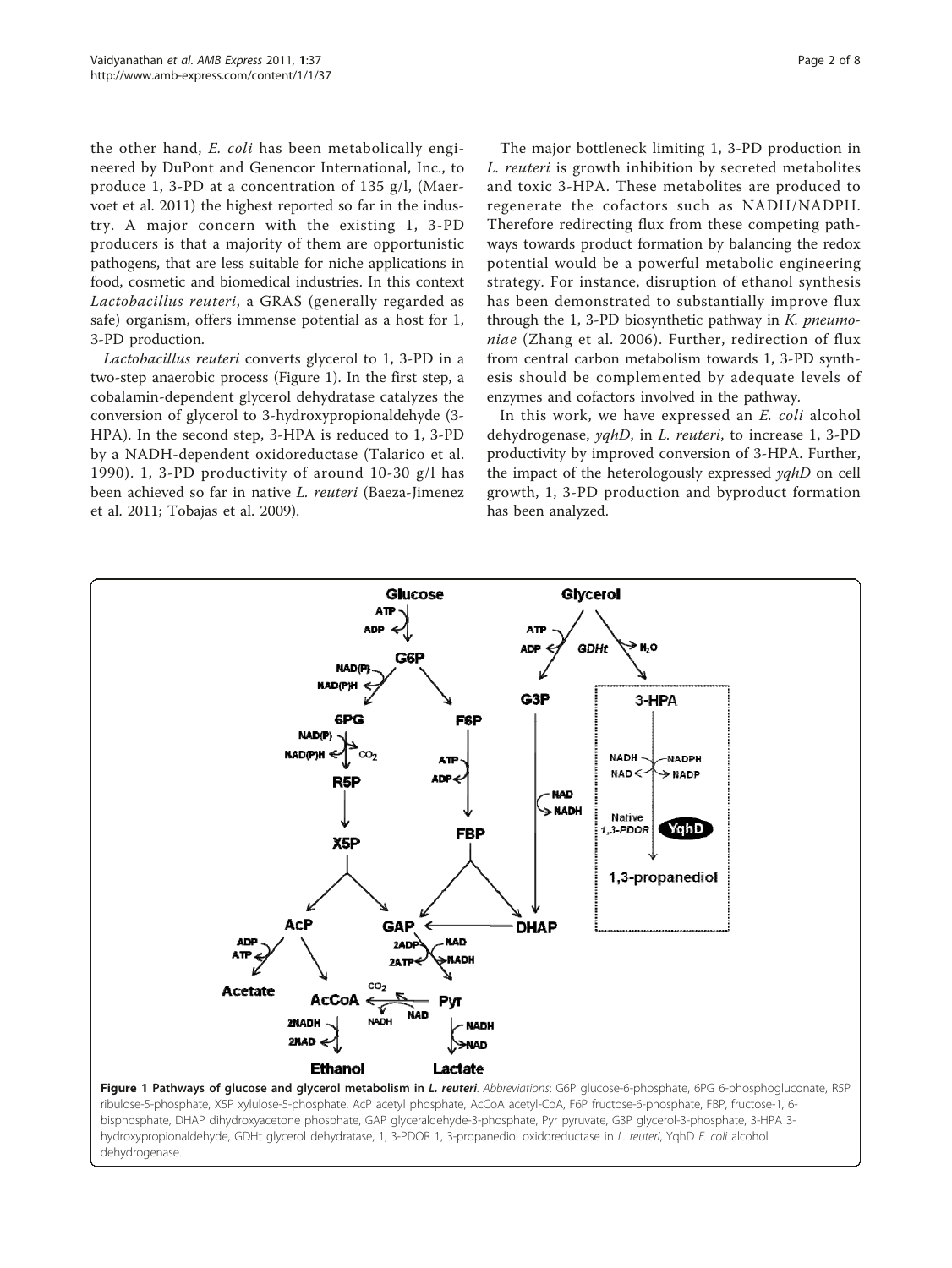| Strain or plasmid    | <b>Description</b>                              | Source or reference                                                  |  |
|----------------------|-------------------------------------------------|----------------------------------------------------------------------|--|
| E. coli DH5 $\alpha$ | Cloning host for TA vector                      | Invitrogen, USA                                                      |  |
| E. coli EC1000       | Cloning host for pSIP411                        | Dr Jan Kok, University of Groningen, Netherlands                     |  |
| RBC- TA vector       | TA cloning vector                               | RBC Bioscience Corp., Taiwan                                         |  |
| pSIP411              | E. coli-lactobacillus shuttle expression vector | Sørvig et al. (2005)                                                 |  |
| L. reuteri ATCC55730 | Host                                            | Biogaia, Sweden                                                      |  |
| L. reuteri HR2       | L. reuteri with yghD                            | This study                                                           |  |
| E. coli K-12 MG1655  | Source of yghD gene                             | Prof. Takashi Horiuchi, National Institute for Basic Biology, Japan. |  |
| pHR1                 | TA vector with yghD                             | This study                                                           |  |
| pHR2                 | pSIP411 with yghD                               | This study                                                           |  |

Table 1 Bacterial strains and plasmid vectors used in this work

# Materials and methods

# Strains and plasmids

The bacterial strains and plasmids used and modified in this study are listed in Table 1.

#### Media and growth conditions

L. reuteri ATCC 55730 and the E. coli strains were grown at 37°C in MRS (MRS contains 5 g yeast extract, 10 g proteose peptone, 10 g beef extract, 2 g dipotassium phosphate, 2 g ammonium citrate, 5 g sodium acetate, 100 mg magnesium sulphate, 50 mg manganese sulphate, 1 g polysorbate 80 and 20 g dextrose, per liter) broth and LB broth, respectively. The recombinants were cultured in media containing appropriate antibiotics, ampicillin (100 μg/mL) and erythromycin (200 μg/ mL for  $E$ . coli and  $5 \mu g/mL$  for  $L$ . reuteri). Growth was monitored by measuring the absorbance at 600 nm. Cell dry weight (CDW) was calculated from a predetermined relationship between L. reuteri CDW and optical density (1 OD<sub>600</sub> corresponded to 0.33 g/l CDW).

#### Chemicals and Reagents

The enzymes and reagents used in cloning experiments - NcoI, XhoI, T4 DNA ligase, and Phusion<sup>™</sup> Flash High-Fidelity PCR Master Mix - were bought from New England Biolabs (Manassas, USA). Plasmid miniprep spin kit and PCR purification kit were procured from Qiagen (Germany). Primers were procured from VBC-Biotech (Austria) and the inducer sakacin P induction peptide (SppIP) was synthesized from GenScript (USA). Culture media (LB and MRS), the antibiotics, erythromycin and ampillicin, and other chemicals were purchased from HiMedia Laboratories (Mumbai, India). Since 3-HPA standard could not be commercially procured, it was synthesized in our laboratory as described under "3-HPA production by resting cells of L. reuteri ATCC 55730".

#### Construction of the recombinant plasmids

A schematic representation of the structure of recombinant plasmid, pHR2, carrying *yqhD*, is shown in Figure [2](#page-3-0). The 1.163 kb yqhD gene fragment (GenBank accession number [NC010498\)](http://www.ncbi.nih.gov/entrez/query.fcgi?db=Nucleotide&cmd=search&term=NC010498), was amplified from the chromosomal DNA of E. coli K-12 MG1655 using the primers yqhDF and yqhDR (Table [2\)](#page-3-0). PCR conditions employed were - an initial denaturation at 98°C (10 s), followed by 25 cycles of the program:  $98^{\circ}C$  (3 s); 65 $^{\circ}C$ (5 s);  $72^{\circ}$ C (20 s) and a final extension at  $72^{\circ}$ C (1 min).

The amplicon was cloned into TA vector to generate the recombinant plasmid pHR1. Further, the  $\gamma q hD$  gene was sub-cloned from pHR1 into *NcoI/XhoI* site of pSIP411, resulting in recombinant plasmid, pHR2. The clones were screened by lysate PCR using the primer pair PorfXF and yqhDR (Table [2\)](#page-3-0). The plasmid pHR2 was electroporated into L. reuteri to yield, L. reuteri HR2. The electrocompetent cells were prepared as described by [Berthier et al.](#page-6-0) [\(1996\)](#page-6-0). Electroporation was performed with a BTX electroporator, using pulse settings of 1.5 kV, 800  $\Omega$  and 25 μF and a time constant of 11 - 13 ms was obtained. The cells were plated on MRS agar containing the required antibiotic and incubated for 24 - 36 h at 37°C until visible colonies were observed. The recombinant plasmid pHR2 was isolated from *L. reuteri* HR2 using the plasmid miniprep kit, with the following modifications: The cells in resuspension buffer, were lysed with 30 mg/mL lysozyme (USB) and incubated at 37°C for 30 minutes. The rest of the procedure was as per the miniprep manual (Qiagen).

#### Batch fermentation

The inoculum for the batch reactor was grown in 150 mL MRS broth with erythromycin at 37 $^{\circ}$ C until an OD<sub>600</sub> of 0.8 - 1.0 was reached. The seed was then inoculated into a 2 L fermentor (KLF 2000 - Bioengineering AG, Switzerland) filled with 1.2 L MRS medium containing erythromycin and glycerol (278 mM). A glucose to glycerol ratio of 1:2.5 has been used in this study for elevated 1, 3-PD synthesis ([Tobajas et al. 2009](#page-7-0)). Fermentation was carried out at 37°C and 250 rpm, in an anaerobic condition. The pH was maintained at 5.5 by the addition of 1.5 M NaOH or 1.5 M  $H_3PO_4$  ([El-Ziney et al. 1998\)](#page-6-0). The anaerobic condition was established by flushing with sterile nitrogen. At 0.8 OD<sub>600</sub>, the culture was induced with 50 ng/mL of sakacin P induction peptide (SppIP). Samples were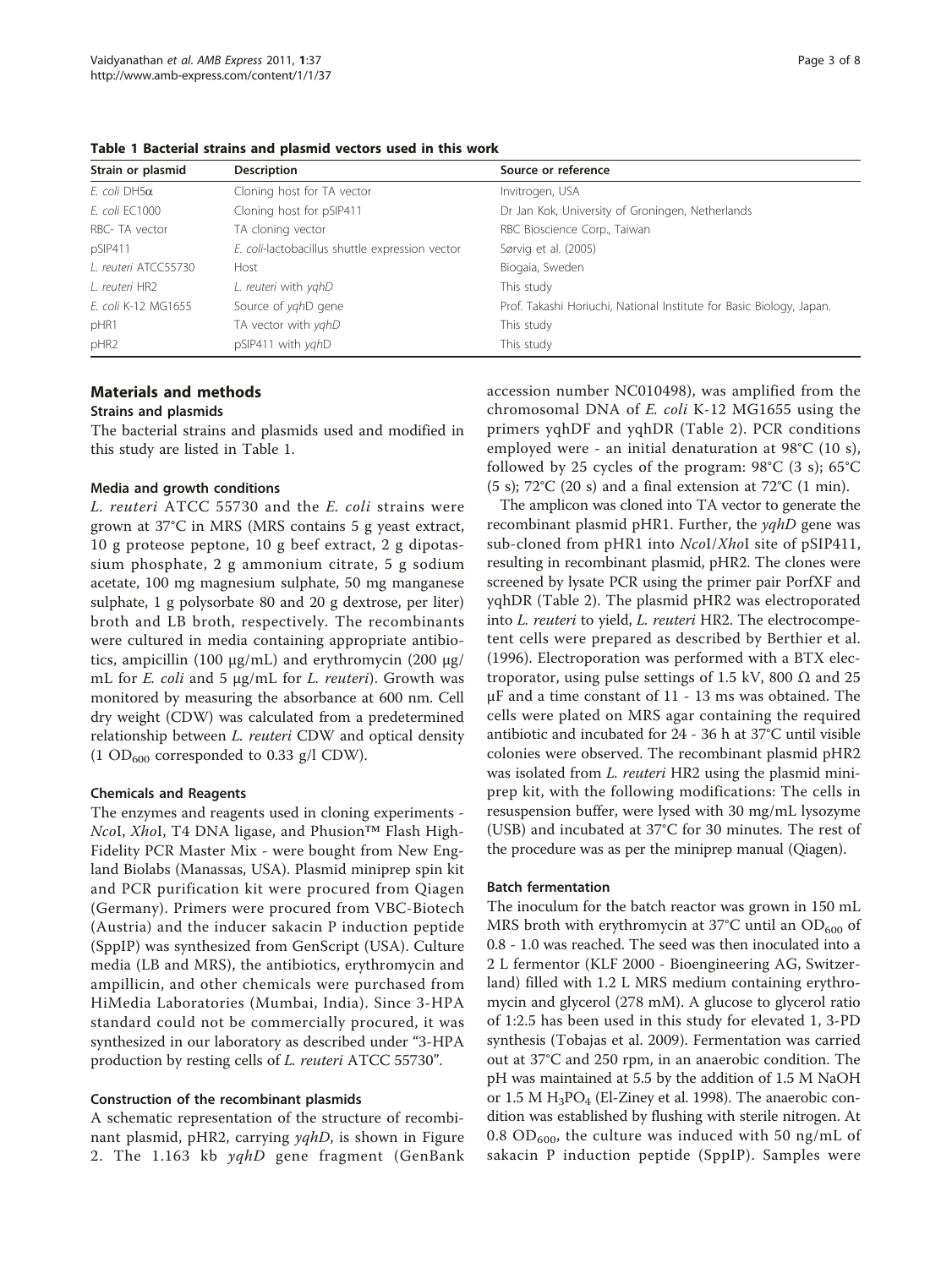<span id="page-3-0"></span>

removed periodically for determining  $OD_{600}$ . The culture pellet and supernatant were stored at - 20°C, to be used later for protein and metabolite analyses respectively.

# Substrate and Metabolite Analyses

Concentrations of glucose, glycerol, 1, 3-PD, ethanol, lactate, 3-HPA and acetate in the culture broth were determined using a HPLC (Shimadzu LC-10AT VP) that was equipped with a refractive index detector (RID) and an aminex HPX-87H column (300 × 78 mm, Bio-Rad, USA). The mobile phase consisted of acetonitrile and water in a ratio of 35:65 in 5 mM  $H_2SO_4$ , at 0.4 mL/min. The temperature of column and RID was maintained at 30°C and 50°C respectively. Samples were filtered through 0.22 μm filters before analysis. 3-HPA standard was synthesized in the lab using resting cells of L. reuteri ATCC 55730 as explained below. Quantitation of 3-HPA was done by HPLC, as described by [Spinler et al. \(2008\)](#page-7-0).

#### Table 2 Primers and peptide sequences used in this work  $P_{\text{rinnar}}$   $P_{\text{rinnar}}$  sequence<sup>a</sup>

| Primer name               | Primer sequence                                        |
|---------------------------|--------------------------------------------------------|
| yghDF (Forward)           | 5'-CATG CCATGG ACAACAACTTTAATCTGCACACC-3'              |
| yghDR (Reverse)           | 5'-CCG CTCGAG TTAGCGGGCGGCTTC-3'                       |
| PorfXF (Forward)<br>SppIP | 5'-TGAAAATTGATATTAGCG-3'<br><b>MAGNSSNFIHKIKOIFTHR</b> |

<sup>a</sup> The restriction sites in the primers Ncol (forward) and Xhol (reverse) have been underlined

# 3-HPA production by resting cells of L. reuteri ATCC 55730

3-HPA was produced as described previously ([Spinler et](#page-7-0) [al. 2008; Luthi-Peng et al. 2002](#page-7-0)). Briefly, L. reuteri was cultured in 100 mL MRS broth, incubated anaerobically at 37°C for 24 h. The anaerobic condition was maintained by sparging with nitrogen. The culture was centrifuged and the pellet washed with 50 mM sodium phosphate buffer (pH 7.4). The cells were resuspended in 250 mM glycerol to a concentration of  $\sim$ 1.5  $\times$  10<sup>10</sup> cells/mL and incubated anaerobically at 37°C for 2 h. After the 2 h incubation, the culture was pelleted and the 3-HPA-containing supernatant was collected and filter-sterilized using a 0.22 μm filter and the filtrate used for HPLC analysis.

# SDS-PAGE analysis of yqhD expression in L. reuteri

The SDS-PAGE was conducted on a 12% polyacrylamide gel [\(Laemmli 1970](#page-7-0)). The proteins on the gel were stained with 0.025% (w/v) Coomassie Brilliant Blue G-250. Protein concentration was determined by the Bradford method ([Bradford 1976](#page-6-0)) with bovine serum albumin (BSA) as standard.

# Results

# Heterologous expression of alcohol dehydrogenase (yqhD) in Lactobacillus reuteri ATCC 55730

The *E. coli* alcohol dehydrogenase gene  $(yqhD)$  was cloned and expressed in L. reuteri. The recombinant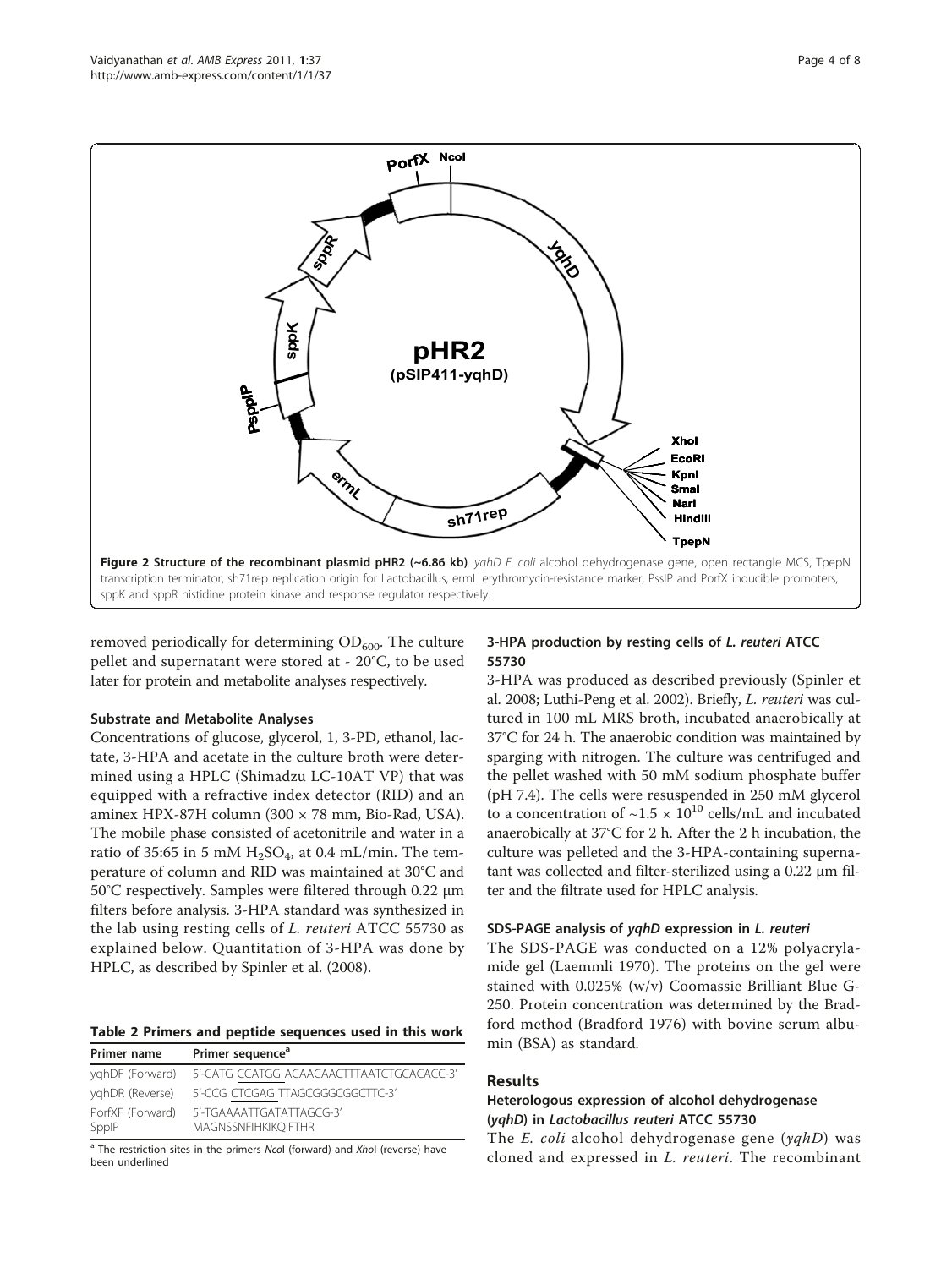plasmid, pHR2 with yqhD gene was constructed as shown in Figure [2](#page-3-0). The expression of the cloned yqhD gene in L. reuteri was confirmed using SDS-PAGE analysis of whole cell lysates (Figure 3). A prominent band of ~43 kDa appeared in the recombinant cells after induction, which correlates well with the expected size of YqhD.

# Batch fermentation analysis of recombinant L. reuteri harbouring yqhD

To investigate the impact of yqhD expression on cell growth, substrate consumption, formation of 1, 3-PD, 3- HPA and other metabolites, batch fermentation of recombinant L. reuteri was carried out, with native strain as control. The cell concentration of both native and recombinant strains reached around 1.8 and 1.4 g/l of CDW respectively. The specific growth rate  $(\mu_{\text{max}})$  of the recombinant strain was lower  $(0.38 h<sup>-1</sup>)$  compared to the wild type  $(0.46 \text{ h}^{-1})$  (Figure [4](#page-5-0)).

It was observed that yqhD expression in L. reuteri, altered the specific substrate uptake, product and byproduct formation rates significantly (Figure [5\)](#page-5-0). The specific production rate of 1.38  $g/g$  h for 1, 3-PD in the recombinant strain achieved during the log phase after induction, was notably higher (by 34%) than that of the native strain (1.03 g/g h) (Figure [5\)](#page-5-0). This correlates with a 25% decrease in the levels of 3-HPA secreted in the recombinant culture (0.14  $g/g$  h), relative to the native strain  $(0.19 \text{ g/g h})$  (Figure [5\)](#page-5-0). This enhanced 3-HPA conversion has supposedly contributed to the increased molar



yield of 1, 3-PD (up by 13%) observed in the clone (Table [3\)](#page-5-0). Interestingly, the specific rates of formation of lactate and ethanol were higher and that of acetate lower in the recombinant culture, relative to the native strain, during the second half of the logarithmic phase (Figure [5\)](#page-5-0).

The batch experiment has revealed that 1, 3-PD, acetate and ethanol are growth-associated in both the native and recombinant L. reuteri strains, while lactate and 3- HPA are growth-associated only in the recombinant strain (Figure [6a, b](#page-6-0)). During the glucose-glycerol cofermentation, consumption of these two carbon sources was not synchronous. Glucose was consumed more rapidly than glycerol during the early log phase and was exhausted before glycerol in both the native and recombinant strains (Figure [4\)](#page-5-0). In the recombinant strain, glycerol is not utilized upon exhaustion of glucose, while the native strain exhibited moderate glycerol consumption and concomitant 3-HPA synthesis even after depletion of glucose (Figure [4](#page-5-0), [6b](#page-6-0)). However, 1, 3-PD synthesis is observed only when both the carbon sources are utilized in the recombinant and in the native strains during the late-log and early-stationary phase (Figure [4](#page-5-0), [6b\)](#page-6-0)

# **Discussion**

L. reuteri produces 1, 3-PD along with 3-HPA only when glycerol is cofermented with glucose. Lower glucose levels have been shown to favour 3-HPA formation. Higher glucose concentrations generate more NADH, that is consumed for reducing 3-HPA to 1, 3-PD. Glycerol serves as an electron sink by recycling NADH produced during glycolysis [\(Luthi-Peng et al. 2002; Schutz](#page-7-0) [and Radler 1984](#page-7-0)). In this work, 1, 3-PD synthesis is observed both in native and recombinant strains only when both the carbon sources are utilized (Figure [4](#page-5-0), [6b](#page-6-0)). In the case of native strain, glycerol consumption upon exhaustion of glucose resulted in 3-HPA accumulation, since NADH supply could be limited by reduced glycolysis. Thus redox balance plays a crucial role in 1, 3-PD formation.

Enhancing the enzyme concentration and cofactor availability could lead to improved 1, 3-PD formation. As the phosphoketolase pathway prevalent in L. reuteri ([Årsköld et al. 2008](#page-6-0)), provides increased NADPH, overexpression of *yqhD*, has the potential to further improve 1, 3-PD productivity. In this work, expression of yqhD has increased the molar yield of 1, 3-PD from glycerol by 13% in L. reuteri HR2. This is in contrast to the results reported by [Zhuge et al. \(2010\)](#page-7-0) in recombinant K. pneumoniae strain, wherein yqhD overexpression did not increase the 1, 3-PD yield. However, upon overexpression of yqhD, they have observed a reduction in the activity of the native 1, 3-PD oxidoreductase (1, 3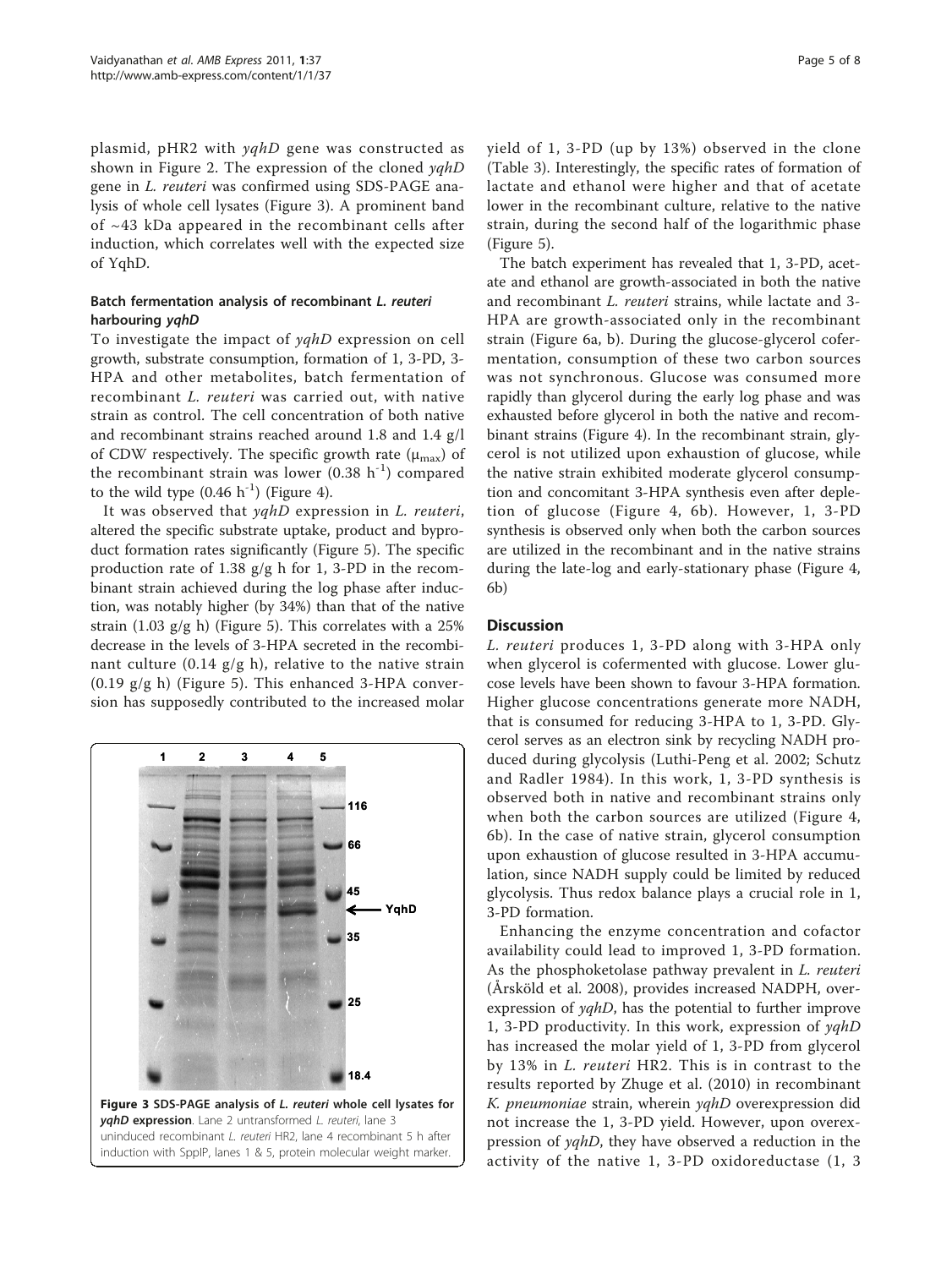<span id="page-5-0"></span>

PDOR), with increased ethanol production. A similar diminishing activity of the native 1, 3 PDOR is perceived in L. reuteri HR2, along with elevated rates of lactate and ethanol production.

The enhanced formation rates of lactate and ethanol observed in the recombinant L. reuteri strain could be indirectly linked to the preferential utilization of NADPH by YqhD for 3-HPA conversion. The consumption of NADPH by YqhD and a possible reduction in the native NADH-dependent 1, 3-PDOR activity could

have led to an increased cellular NADH/NAD<sup>+</sup> ratio. The surplus NADH thus generated has been diverted for the production of NADH-consuming metabolites like lactate and ethanol.

The elevated specific production rate of ethanol with concomitant decrease in specific acetate production rate implies that acetyl phosphate is channeled more towards ethanol production (Figure 5). This is most likely reflected as a shift in metabolism from acetate to ethanol production, resulting in reduced ATP synthesis. The



Table 3 Comparison of 1, 3-PD molar yield of wild type and recombinant L. reuteri in batch fermentation

|                       | Glycerol consumed (g/l) | 1, 3-propanediol produced (g/l) | Molar yield (mol/mol) |
|-----------------------|-------------------------|---------------------------------|-----------------------|
| L. reuteri ATCC 55730 | 30.02                   |                                 | 0.45                  |
| L. reuteri HR2        |                         |                                 |                       |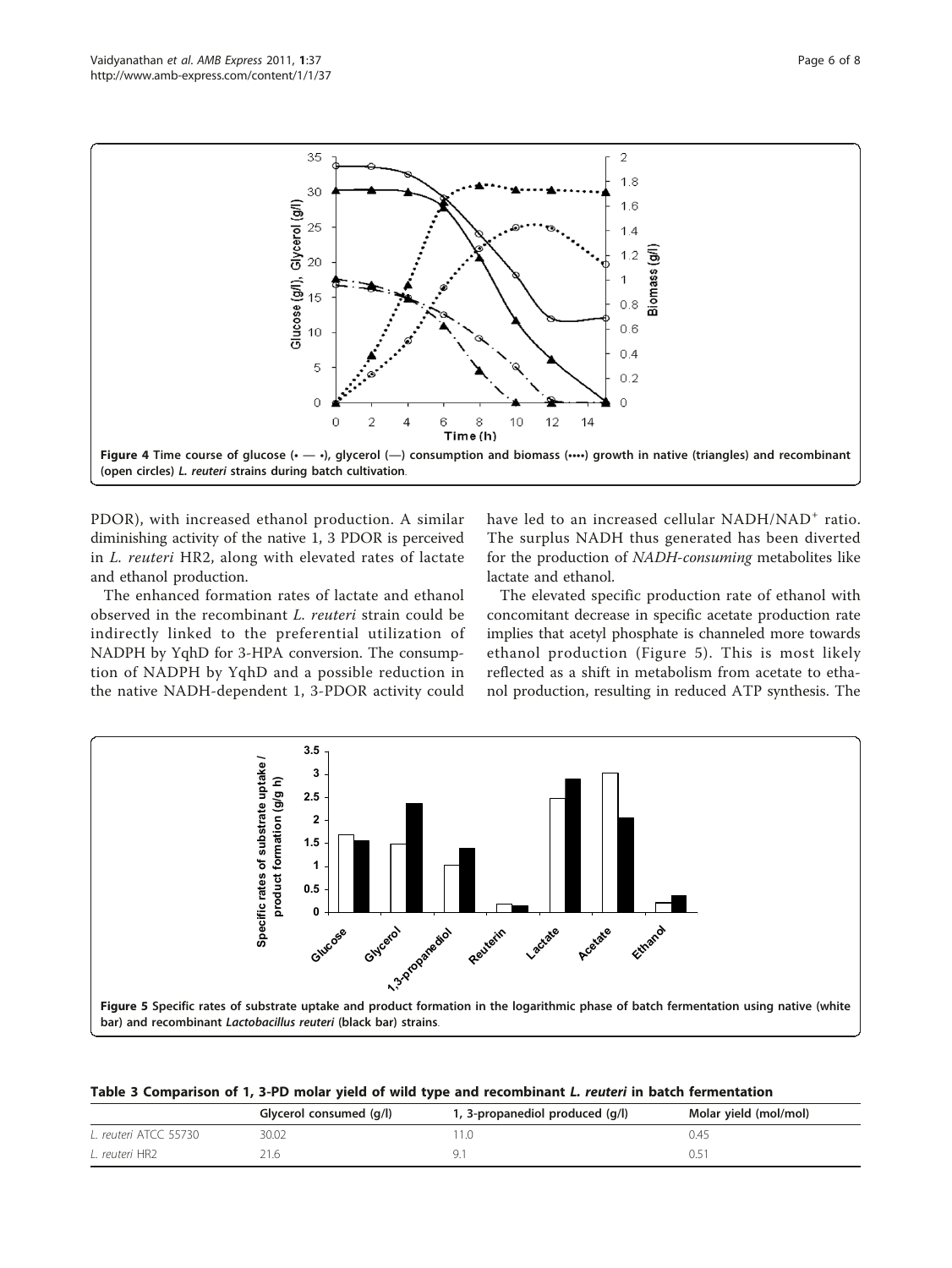<span id="page-6-0"></span>

decreased ATP production coupled with the diversion of NADPH away from biosynthesis by YqhD, could have contributed to the decreased growth rate of the recombinant culture ([Jarboe et al. 2010; Zhu et al. 2009](#page-7-0)). The decreased  $\mu_{\text{max}}$  of the recombinant strain could also be attributed to the metabolic load imposed by the recombinant plasmid on the host (Bentley et al. 1990). Further, metabolic flux analysis needs to be carried out by measuring the enzyme activities and cofactors to verify this hypothesis. The present work has indicated that metabolic engineering can be effectively used to enhance 1, 3-PD productivity in L. reuteri. Further engineering of the strain to improve the redox balance and minimize the formation of byproducts like lactate and ethanol could pave the way for maximizing 1, 3-PD biosynthesis.

#### Acknowledgements

This work was supported by the grant (No. SR/SO/BB-39/2008) from Department of Science and Technology, New Delhi-110 016, India. Partial grant of fellowship from the Department of Biotechnology, Government of India, is duly acknowledged. We thank DIC at the Centre for Biotechnology, Anna University for providing computational facility. We also gratefully acknowledge Biogaia AB, Sweden, for kindly providing us Lactobacillus reuteri ATCC 55730, Dr Jan Kok for E. coli EC 1000 strain, Dr Takashi Horiuchi for E. coli K-12 strain and Dr Lars Axelsson for pSIP411 vector. We thank our colleague Mr K Chandru (Centre for Biotechnology, Anna University, Chennai, India), for assisting with protein expression analysis.

#### Author details

<sup>1</sup>Centre for Biotechnology, Anna University, Chennai 600 025, Tamil Nadu, India <sup>2</sup>Department of Biotechnology, Indian Institute of Technology Madras, Chennai 600036, Tamil Nadu, India

#### Competing interests

The authors declare that they have no competing interests.

Received: 22 September 2011 Accepted: 4 November 2011 Published: 4 November 2011

#### References

- Årsköld E, Lohmeier-Vogel EM, Cao R, Roos S, Rådström P, van Niel EWJ (2008) [Phosphoketolase pathway dominates in](http://www.ncbi.nlm.nih.gov/pubmed/17965151?dopt=Abstract) Lactobacillus reuteri ATCC 55730 [containing dual pathways for glycolysis.](http://www.ncbi.nlm.nih.gov/pubmed/17965151?dopt=Abstract) J Bacteriol 190:206–212. doi:10.1128/ JB.01227-07.
- Baeza-Jiménez R, López- Martinez LX, De la Cruz-Medina J, Espinosa-de-los-Monteros JJ, García- Galindo HS (2011) Effect of glucose on 1, 3-propanediol production by Lactobacillus reuteri. Revista Mexicana de Ingenierίa Quίmica 10:39–46
- Bentley WE, Mirjalili N, Andersen DC, Davis RH, Kompala DS (1990[\) Plasmid](http://www.ncbi.nlm.nih.gov/pubmed/18592563?dopt=Abstract)[encoded protein: The principal factor in the](http://www.ncbi.nlm.nih.gov/pubmed/18592563?dopt=Abstract) "metabolic burden" associated [with recombinant bacteria.](http://www.ncbi.nlm.nih.gov/pubmed/18592563?dopt=Abstract) Biotechnol Bioeng 35:668–681. doi:10.1002/ bit.260350704.
- Berthier F, Zagorec M, Champomier-Verge's M, Ehrlich SD, Morel-Deville F (1996) Efficient transformation of Lactobacillus sake by electroporation. Microbiology 142:1273–1279. doi:10.1099/13500872-142-5-1273.
- Biebl H, Menzel K, Zeng AP, Deckwer WD (1999) [Microbial production of 1, 3](http://www.ncbi.nlm.nih.gov/pubmed/10531640?dopt=Abstract) [propanediol.](http://www.ncbi.nlm.nih.gov/pubmed/10531640?dopt=Abstract) Appl Microbiol Biotechnol 52:289–297. doi:10.1007/ s002530051523.
- Biebl H, Zeng AP, Menzel K, Deckwer WD (1998) Fermentation of glycerol to 1, 3-propanediol and 2, 3-butanediol by Klebsiella pneumoniae. Appl Microbiol Biotechnol 50:453–457
- Bradford MM (1976) [Rapid and sensitive method for the quantitation of](http://www.ncbi.nlm.nih.gov/pubmed/942051?dopt=Abstract) [microgram quantities of protein utilizing the principle of protein-dye](http://www.ncbi.nlm.nih.gov/pubmed/942051?dopt=Abstract) [binding.](http://www.ncbi.nlm.nih.gov/pubmed/942051?dopt=Abstract) Anal Biochem 72:248–254. doi:10.1016/0003-2697(76)90527-3.
- Celińska E (2010) [Debottlenecking the 1, 3-propanediol pathway by metabolic](http://www.ncbi.nlm.nih.gov/pubmed/20362657?dopt=Abstract) [engineering.](http://www.ncbi.nlm.nih.gov/pubmed/20362657?dopt=Abstract) Biotechnol Adv 28:519–530. doi:10.1016/j. biotechadv.2010.03.003.
- Cheng KK, Zhang JA, Liu DH, Sun Y, Liu HJ, Yang MD (2007) Pilot-scale production of 1, 3-propanediol using Klebsiella pneumoniae. Process Biochem 42:740–744. doi:10.1016/j.procbio.2007.01.001.
- Chotani G, Dogde T, Hsu A, Kumar M, LaDuca R, Trimbur D, Weyler W, Sanford K (2000[\) The commercial production of chemicals using pathway engineering.](http://www.ncbi.nlm.nih.gov/pubmed/11150618?dopt=Abstract) Biochim Biophys Acta 1543:434–55. doi:10.1016/S0167-4838(00)00234-X.
- Colin T, Bories A, Moulin G (2000) Inhibition of [Clostridium butyricum](http://www.ncbi.nlm.nih.gov/pubmed/10968633?dopt=Abstract) by 1, 3 [propanediol and diols during glycerol fermentation.](http://www.ncbi.nlm.nih.gov/pubmed/10968633?dopt=Abstract) Appl Microbiol Biotechnol 54:201–205. doi:10.1007/s002530000365.
- El-Ziney MG, Arneborg N, Uyttendaele M, Debevere J, Jakobsen M (1998) Characterization of growth and metabolite production of Lactobacillus reuteri